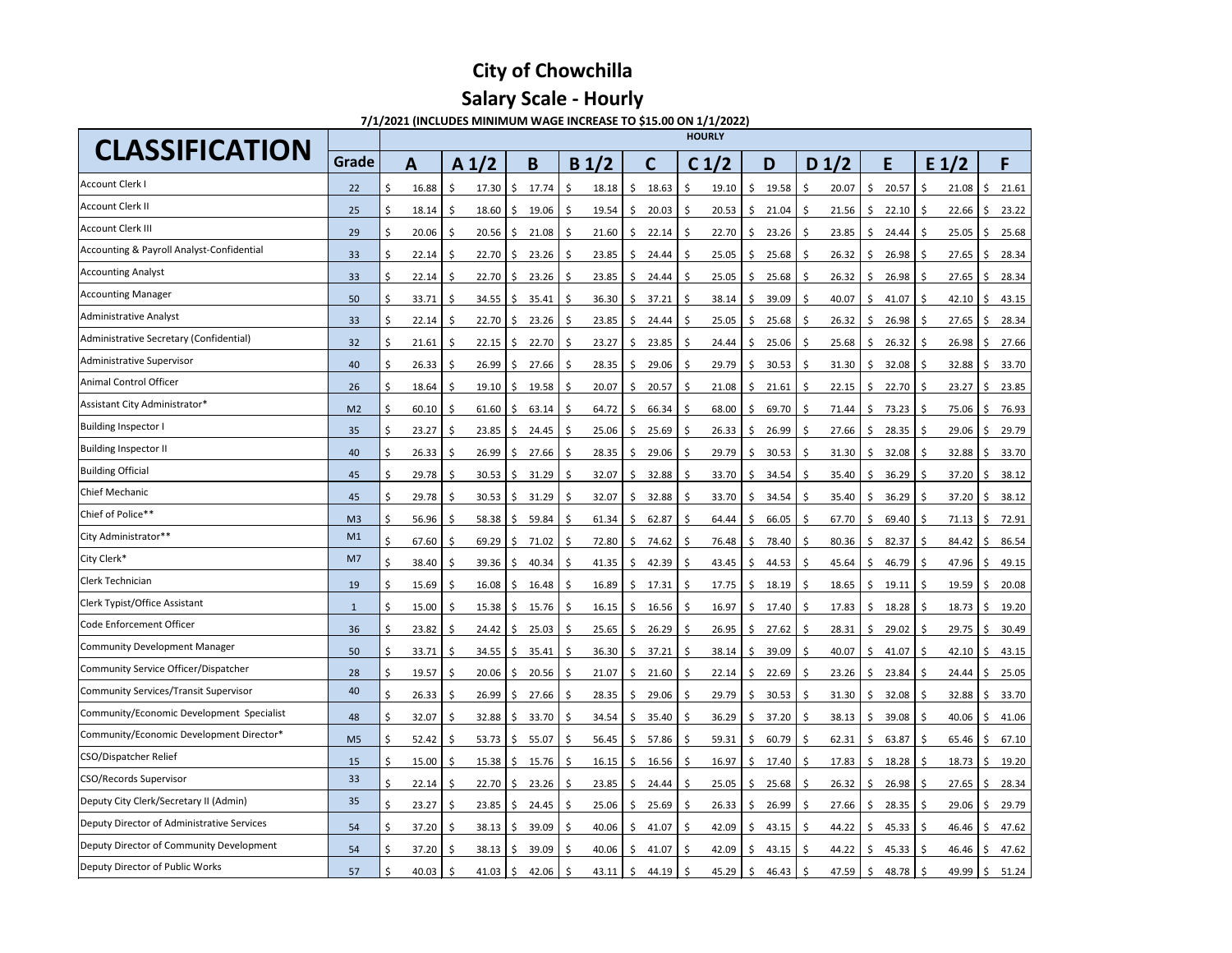### **7/1/2021 (INCLUDES MINIMUM WAGE INCREASE TO \$15.00 ON 1/1/2022)**

| <b>CLASSIFICATION</b>                                   |                |                      |                         |                                     |                       |                       | <b>HOURLY</b>                                |                                |                       |                                                    |
|---------------------------------------------------------|----------------|----------------------|-------------------------|-------------------------------------|-----------------------|-----------------------|----------------------------------------------|--------------------------------|-----------------------|----------------------------------------------------|
|                                                         | <b>Grade</b>   | A                    | A <sub>1</sub> /2       | B                                   | B <sub>1/2</sub>      | C                     | C <sub>1</sub> /2                            | D <sub>1</sub> /2<br>D         | E                     | $E_1/2$<br>F                                       |
| Director of Parks, Rec. & Community Services*           | M11            | Ŝ.<br>42.94          | 44.01<br>Ŝ.             | 45.11<br>-\$                        | 46.24<br>S.           | 47.40<br><sub>S</sub> | 48.58<br>\$<br>S                             | 49.80<br>51.04<br>-\$          | 52.32<br>\$.          | 54.97<br>53.63<br>$\zeta$<br>-S                    |
| Director of Public Works*                               | M <sub>6</sub> | \$<br>52.23          | 53.54<br>-S             | 54.88<br>-S                         | 56.25                 | 57.66<br>-S           | 59.10<br>\$.<br><sub>S</sub>                 | 60.57<br>62.09<br>\$           | 63.64<br>Ş.           | 65.23<br>$\zeta$<br>66.86                          |
| Deputy Director of Recreation & Community<br>Engagement | M <sub>7</sub> | Ŝ.<br>38.40          | 39.36<br>-S             | 40.34<br>- \$                       | 41.35<br>S.           | 42.39<br>Ŝ.           | S.<br>43.45<br>\$.                           | 44.53<br>\$<br>45.64           | 46.79<br>S.           | 47.96<br>$\zeta$<br>49.15<br>- S                   |
| Director of Recreation & Community Engagement*          | M11            | 42.94                | 44.01                   | 45.11<br>-S                         | 46.24<br>-S           | 47.40<br><sub>S</sub> | -\$<br>48.58<br>-S                           | 49.80<br>51.04<br>-S           | 52.32<br>S.           | 53.63<br>$\ddot{\varsigma}$<br>54.97<br>l S        |
| Engineer I                                              | 48             | \$<br>32.07          | 32.88<br>-S             | 33.70<br>-S                         | 34.54<br>-S           | 35.40<br><sub>S</sub> | 36.29<br>-\$<br>\$.                          | 37.20<br>38.13<br>\$           | 39.08<br><sub>S</sub> | 40.06<br>41.06<br>$\mathsf{S}$<br>- \$             |
| Engineer II                                             | 50             | \$<br>33.71          | 34.55<br>-S             | $35.41 \mid \xi$<br>-S              | 36.30                 | 37.21<br>S.           | 38.14<br>$\mathsf{S}$<br>\$                  | 39.09<br>40.07<br>-\$          | 41.07<br><sub>S</sub> | 42.10<br>$\ddot{\varsigma}$<br>43.15<br>-\$        |
| Engineer III                                            | 54             | \$<br>37.20          | 38.13<br>-S             | 39.09<br>-S                         | 40.06<br>-S           | 41.07<br>S            | 42.09<br>-\$<br>\$.                          | 44.22<br>43.15<br>-\$          | 45.33<br>-S           | 47.62<br>46.46<br>$\mathsf{S}$<br>- S              |
| Equipment Mechanic Helper                               | 21             | $\varsigma$<br>16.49 | 16.90<br>-S             | 17.32<br>-Ş                         | 17.75<br>\$           | 18.20<br>S            | 18.65<br>$\mathsf{S}$<br>\$                  | 19.12<br>19.60<br>\$,          | 20.09<br>-Ş           | 20.59<br>$\varsigma$<br>21.10<br>-Ş                |
| Equipment Mechanic I                                    | 25             | \$<br>18.14          | 18.60<br>-\$            | 19.06<br>-Ş                         | 19.54<br>-S           | 20.03<br>S            | 20.53<br>$\mathsf{S}$<br>\$                  | 21.04<br>21.56<br>\$           | 22.10<br><sub>S</sub> | 23.22<br>22.66<br>$\varsigma$<br>l Ş               |
| <b>Equipment Mechanic II</b>                            | 31             | $\zeta$<br>21.09     | 21.62<br>\$             | 22.16<br>-S                         | 22.71<br>-\$          | 23.28<br>S            | 23.86<br>-\$<br>-S                           | 25.07<br>24.46<br>-\$          | 25.70<br>-Ş           | 26.34<br>27.00<br>$\varsigma$<br>I \$              |
| <b>Equipment Mechanic III</b>                           | 37             | $\zeta$<br>24.43     | 25.04<br>\$             | $25.67$   \$<br>S,                  | 26.31                 | 26.97<br>\$           | 27.64<br>$\mathsf{S}$<br>-\$                 | 28.34<br>29.04<br>\$           | 29.77<br>-S           | 30.51<br>31.28<br>-\$<br>$\zeta$                   |
| <b>Equipment Operator</b>                               | 30             | $\zeta$<br>20.56     | 21.08<br>\$             | $21.61$   \$<br>S,                  | 22.15                 | 22.70<br>-S           | 23.27<br>-\$<br>\$                           | 23.85<br>24.44<br>-\$          | 25.06<br>-S           | 25.68<br>26.32<br>$\mathsf{S}$<br>l Ş              |
| <b>Executive Assistant to City Administrator</b>        | 40             | \$<br>26.33          | 26.99<br>-\$            | 27.66<br>S.                         | 28.35<br>-S           | 29.06<br>\$           | 29.79<br>$\mathsf{S}$<br>\$                  | 30.53<br>31.30<br>-\$          | 32.08<br>-Ş           | 33.70<br>32.88<br>l \$<br>$\mathsf{S}$             |
| Finance Director*                                       | M <sub>8</sub> | Ŝ.<br>53.84          | 55.19<br>-S             | 56.57<br>S.                         | 57.98<br>- S          | 59.43<br>S            | 60.92<br>-S<br>-S                            | 62.44<br>64.00<br>-Ş           | 65.60<br>-S           | 67.24<br>68.93<br>$\mathsf{S}$<br>l Ş              |
| <b>Fire Battalion Chief</b>                             | 53             | \$<br>36.69          | 37.60<br>-\$            | 38.54<br>S.                         | 39.51<br><sub>S</sub> | 40.49<br>-Ş           | 41.51<br>\$<br>-\$                           | 42.54<br>43.61<br>\$,          | 44.70<br>-Ş           | 45.81<br>$\varsigma$<br>46.96<br>ΙŞ                |
| Fire Chief/Code Enforcement Officer*                    | M <sub>4</sub> | 48.45                | 49.66<br>-S             | 50.90<br>-S                         | 52.18                 | 53.48<br>S.           | 54.82<br>\$<br>-S                            | 56.19<br>57.59<br>-Ş           | 59.03<br>-Ş           | 60.51<br>62.02<br>$\varsigma$<br>-S                |
| Fire Hydrant Specialist                                 | 28             | \$<br>19.57          | \$<br>20.06             | $\ddot{\mathsf{S}}$<br>$20.56$   \$ | 21.07                 | \$<br>21.60           | S.<br>22.14<br>\$                            | 22.69<br>\$<br>23.26           | \$<br>23.84           | I \$<br>24.44<br>$\ddot{\mathsf{S}}$<br>25.05      |
| Fire Inspector                                          | 40             | Ŝ.<br>26.33          | 26.99<br>-S             | $27.66$   \$<br>l \$                | 28.35                 | 29.06<br>-S           | 29.79<br>Ŝ.<br>\$                            | 30.53<br>31.30<br>\$           | $32.08$   \$<br>S.    | 33.70<br>32.88<br>$\mathsf{S}$                     |
| Human Resources Analyst                                 | 35             | $\zeta$<br>23.27     | 23.85<br>\$             | 24.45<br>$\sqrt{5}$                 | 25.06<br>-S           | 25.69<br>S            | \$<br>26.33<br>$\mathsf{S}$                  | 26.99<br>27.66<br>\$           | 28.35<br>-S           | 29.79<br>29.06<br>-\$<br>- S                       |
| Information Technology Manager                          | 48             | $\zeta$<br>32.07     | $32.88$   \$<br>-\$     | $33.70$   \$                        | 34.54                 | 35.40<br>\$           | $\ddot{\mathsf{S}}$<br>36.29<br>$\mathsf{S}$ | 37.20<br>38.13<br>$\zeta$      | $39.08$   \$<br>-S    | 40.06<br>41.06<br>$\ddot{\varsigma}$               |
| Information Technology Systems Administrator            | 45             | $\zeta$<br>29.78     | 30.53<br>-S             | $31.29$   \$<br>S,                  | 32.07                 | 32.88<br>-S           | 33.70<br>$\mathsf{S}$<br>-S                  | 34.54<br>35.40<br>\$           | 36.29<br>-S           | 37.20<br>38.12<br>-\$<br>- S                       |
| Laborer I                                               | -1             | $\zeta$<br>15.00     | 15.38<br>-\$            | $15.76 \mid \xi$<br>- S             | 16.15                 | 16.56<br>\$           | 16.97<br>-\$<br>$\zeta$                      | 17.40<br>\$<br>17.83           | 18.28<br>$\mathsf{S}$ | 18.73<br>$\ddot{\varsigma}$<br>19.20<br>l \$       |
| Laborer II                                              | 5              | $\zeta$<br>15.00     | 15.38<br>\$             | $15.76$   \$<br>- S                 | 16.15                 | 16.56<br>-S           | 16.97<br>$\zeta$<br>$\zeta$                  | 17.40<br>17.83<br>$\zeta$      | 18.28<br>\$           | 18.73<br>19.20<br>$\ddot{\varsigma}$<br>l Ş        |
| Laborer III                                             | 12             | \$<br>15.00          | $15.38$   \$<br>-\$     | $15.76$   \$                        | 16.15                 | 16.56<br>\$           | $\ddot{\zeta}$<br>16.97<br>$\zeta$           | 17.40<br>17.83<br>$\varsigma$  | 18.28<br>$\mathsf{S}$ | 18.73<br>19.20<br>$\zeta$<br><b>1\$</b>            |
| Maintenance Worker I                                    | 19             | $\zeta$<br>15.69     | $16.08$   \$<br>-\$     | $16.48$   \$                        | 16.89                 | 17.31<br>-Ş           | 17.75<br>\$<br>$\mathsf{S}$                  | 18.19<br>18.65<br>\$           | $19.11$ \$<br>S.      | 19.59<br>20.08<br>-Ş                               |
| Maintenance Worker II                                   | 23             | $\zeta$<br>17.30     | $17.73 \mid \xi$<br>-\$ | $18.17 \mid \zeta$                  | 18.63                 | 19.09<br>-Ş           | 19.57<br>$\zeta$<br>$\varsigma$              | 20.06<br>20.56<br>-\$          | 21.08<br>-Ş           | 21.60<br>22.14<br>$\vert$ \$<br>$\mathsf{S}$       |
| Parks & Facilities Supervisor                           | 40             | $\zeta$<br>26.33     | 26.99<br>-\$            | $27.66$   \$<br>l \$                | 28.35                 | 29.06<br>-S           | 29.79<br>$\zeta$<br>$\mathsf{S}$             | 30.53<br>31.30<br>$\mathsf{S}$ | $32.08$   \$<br>\$.   | 32.88<br>33.70<br>$\zeta$                          |
| Parks & Facilities Worker I                             | 24             | $\zeta$<br>17.74     | \$<br>$18.18$   \$      | $18.63 \mid \zeta$                  | 19.10                 | 19.58<br><sub>S</sub> | 20.07<br>\$<br>\$                            | 20.57<br>21.08<br>\$.          | 21.61<br>-Ş           | 22.70<br>22.15<br>I\$.<br>$\overline{\phantom{a}}$ |
| Parks & Facilities Worker II                            | 28             | $\zeta$<br>19.57     | \$<br>20.06             | $20.56$   \$<br>l \$                | 21.07                 | 21.60<br>\$           | \$<br>22.14<br>\$                            | 22.69<br>23.26<br>\$.          | 23.84<br>$\mathsf{S}$ | 25.05<br>24.44<br>l \$<br>1\$                      |
| Parks & Facilities Worker III                           | 32             | Ŝ.<br>21.61          | 22.15<br><sub>S</sub>   | $22.70$   \$<br>l \$                | 23.27                 | 23.85<br>S.           | 24.44<br>S.<br>Ş.                            | 25.06<br>25.68<br>-\$          | $26.32$   \$<br>S.    | 27.66<br>26.98<br>$\mathsf{S}$                     |
| Parks Worker                                            | 20             | 16.06<br>\$          | $16.46$   \$<br>-Ş      | $16.87 \mid \xi$                    | 17.29                 | 17.73<br>-Ş           | \$<br>18.17<br>\$                            | 18.62<br>19.09<br>$\mathsf{S}$ | 19.57<br>-S           | 20.56<br>20.06<br>$\zeta$<br>l Ş                   |
| Permit Technician I                                     | 30             | 20.56                | $21.08$   \$<br>-S      | $21.61 \mid \zeta$                  | 22.15                 | 22.70<br>-Ş           | 23.27<br>\$<br>-S                            | 23.85<br>24.44<br>-Ş           | 25.06                 | $25.68$   \$<br>26.32<br>IS.                       |
|                                                         |                |                      |                         |                                     |                       |                       |                                              |                                |                       |                                                    |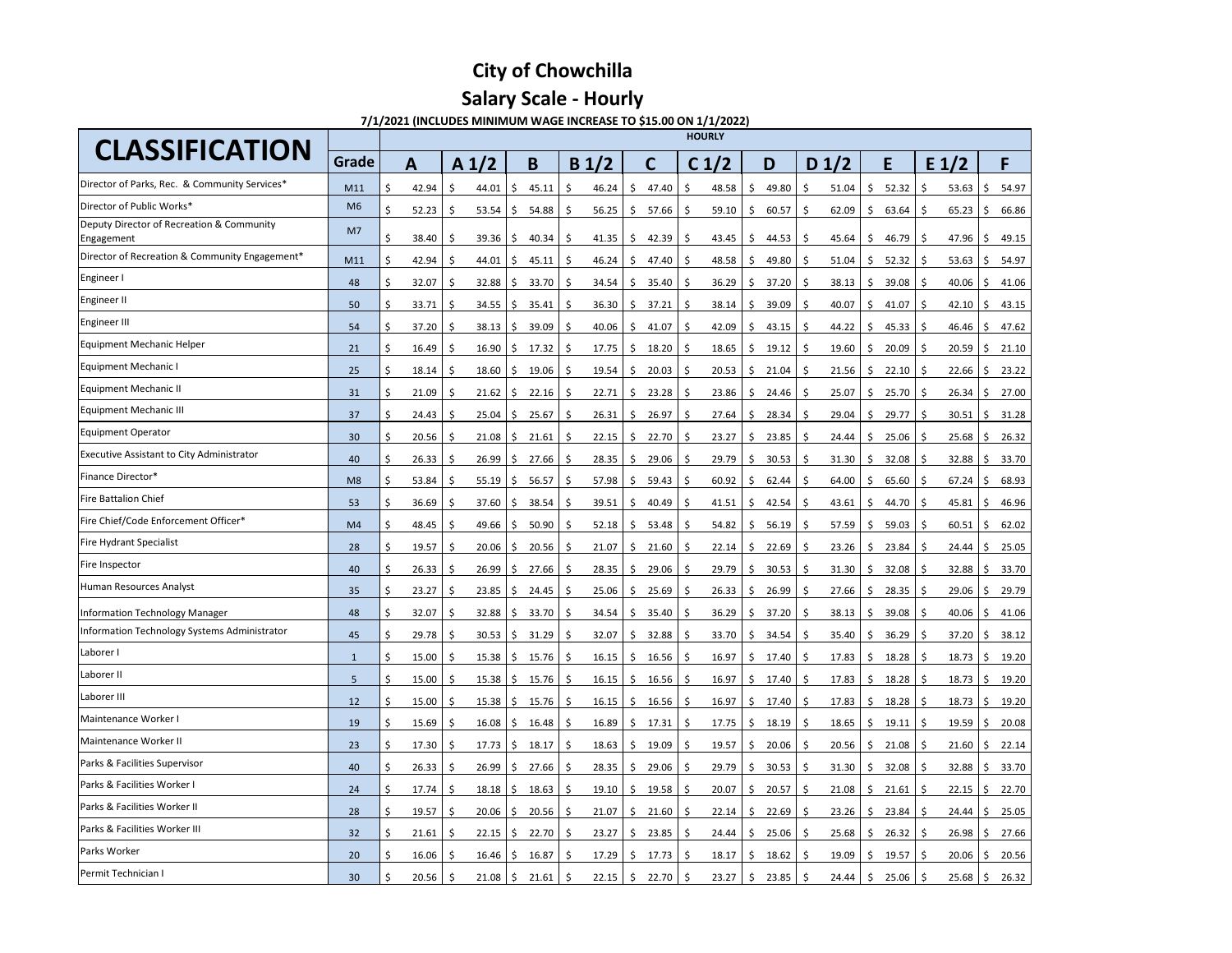**7/1/2021 (INCLUDES MINIMUM WAGE INCREASE TO \$15.00 ON 1/1/2022)**

| <b>CLASSIFICATION</b>                              |                |                      |                             |                          |                  |                       | <b>HOURLY</b>               |                               |                       |                              |                                                   |
|----------------------------------------------------|----------------|----------------------|-----------------------------|--------------------------|------------------|-----------------------|-----------------------------|-------------------------------|-----------------------|------------------------------|---------------------------------------------------|
|                                                    | Grade          | A                    | A <sub>1</sub> /2           | B                        | B <sub>1/2</sub> | C                     | C <sub>1</sub> /2           | D                             | D <sub>1/2</sub>      | E                            | F<br>$E_1/2$                                      |
| Permit Technician II                               | 35             | 23.27                | 23.85<br>S.                 | 24.45<br>\$              | 25.06            | 25.69                 | 26.33<br>S                  | 26.99<br>-S                   | 27.66<br><sub>S</sub> | 28.35<br><sub>S</sub>        | 29.06<br>29.79<br>\$<br>-S                        |
| Police Commander*                                  | M <sub>9</sub> | 39.73                | \$<br>40.72                 | 41.74<br>$\mathsf{S}$    | 42.78            | 43.85<br><sub>S</sub> | 44.95<br>-S                 | 46.07<br>\$                   | 47.22<br>\$           | 48.40                        | 50.85<br>49.61<br>$\varsigma$<br>l Ş              |
| Police Lieutenant*                                 | 54             | 37.20<br>\$          | 38.13<br>-S                 | 39.09<br>I Ş.            | 40.06            | 41.07<br>S            | 42.09<br>S.                 | 43.15<br>S.                   | 44.22<br>Ŝ.           | 45.33<br>S.                  | 47.62<br>46.46<br>$\zeta$<br>l S                  |
| Police Officer I                                   | 38             | \$<br>25.05          |                             |                          |                  |                       |                             |                               |                       |                              |                                                   |
| Police Officer I Reserve                           | 21             | \$<br>16.49          | 16.90<br>-\$                | 17.32<br>$\mathsf{S}$    | 17.75<br>-S      | 18.20<br>S            | 18.65<br>\$                 | 19.12<br>\$                   | \$<br>19.60           | 20.09<br>-S                  | 20.59<br>$\ddot{\zeta}$<br>21.10<br>-S            |
| Police Officer II                                  | 40             | 26.33<br>\$          | 26.99<br>$\varsigma$        | 27.66<br>$\mathsf{S}$    | 28.35<br>-S      | 29.06                 | 29.79<br>-S                 | 30.53<br><sub>S</sub>         | 31.30<br>\$           | 32.08                        | 33.70<br>32.88<br>$\varsigma$                     |
| Police Officer II Reserve                          | 35             | 23.27<br>\$          | 23.85<br>\$                 | 24.45<br>$\varsigma$     | 25.06            | 25.69<br>S            | 26.33<br>\$                 | 26.99<br>\$                   | 27.66<br>\$           | 28.35<br><sub>S</sub>        | 29.06<br>29.79<br>\$                              |
| Police Officer Provisional                         | 35             | 23.27<br>\$          | 23.85<br>\$                 | 24.45<br>$\zeta$         | 25.06<br>-S      | 25.69<br>S            | 26.33<br>\$                 | 26.99<br>-S                   | 27.66<br>S            | 28.35<br>-Ş                  | 29.06<br>29.79<br>$\zeta$<br>-S                   |
| <b>Police Officer Trainee</b>                      | 27             | \$<br>21.10          |                             |                          |                  |                       |                             |                               |                       |                              |                                                   |
| Police Sergeant                                    | 48             | \$<br>32.07          | \$<br>32.88                 | 33.70<br>$\zeta$         | 34.54<br>-\$     | 35.40<br>\$           | $\ddot{\varsigma}$<br>36.29 | 37.20<br>$\frac{1}{2}$        | \$<br>38.13           | 39.08<br>\$                  | 40.06<br>$\zeta$<br>l \$<br>41.06                 |
| Program Analyst                                    | 32             | \$<br>21.61          | -\$<br>22.15                | 22.70<br>l \$            | 23.27<br>-Ŝ      | 23.85<br>\$.          | 24.44<br>-S                 | 25.06<br>-\$                  | 25.68<br>\$           | 26.32<br>-S                  | 27.66<br>26.98<br>$\zeta$<br>IS.                  |
| Program Clerk/Engineering Technician (Intern)      | 23             | 17.30<br>\$          | 17.73<br>- \$               | 18.17<br>l \$            | 18.63<br>-S      | 19.09<br>-S           | 19.57<br>-\$                | 20.06<br>\$                   | 20.56<br>\$           | 21.08<br>\$                  | 22.14<br>21.60<br>$\zeta$<br>l Ş                  |
| Program Coordinator I                              | 24             | \$<br>17.74          | - \$<br>18.18               | 18.63<br>\$              | 19.10            | 19.58<br>S            | 20.07<br>-S                 | 20.57<br>-\$                  | 21.08<br>\$           | 21.61<br>\$                  | 22.15<br>$\zeta$<br>22.70<br>- S                  |
| Program Coordinator II                             | 28             | \$<br>19.57          | \$<br>20.06                 | 20.56<br>\$              | 21.07<br>-S      | 21.60<br>S.           | 22.14<br>-S                 | 22.69<br>\$                   | 23.26<br>\$           | 23.84<br>\$.                 | 24.44<br>$\zeta$<br>25.05<br>-S                   |
| Program Coordinator III/Specialist                 | 32             | \$<br>21.61          | \$<br>22.15                 | \$<br>22.70              | 23.27<br>-S      | 23.85<br>\$           | 24.44<br>-S                 | 25.06<br>-S                   | 25.68<br>\$           | 26.32<br><sub>S</sub>        | 26.98<br>$\zeta$<br>27.66<br>-S                   |
| <b>Program Supervisor</b>                          | 15             | 15.00                | 15.38<br>-\$                | 15.76<br>- Ş             | 16.15<br>-Ş      | 16.56<br>-Ş           | 16.97<br>-\$                | 17.40<br>$\varsigma$          | 17.83<br>-\$          | 18.28<br>-Ş                  | 18.73<br>$\zeta$<br>19.20<br>- Ş                  |
| <b>Project Analyst</b>                             | 30             | $\zeta$<br>20.56     | $\zeta$<br>21.08            | $\zeta$<br>21.61         | 22.15<br>\$      | \$<br>22.70           | \$<br>23.27                 | 23.85<br>\$                   | \$<br>24.44           | $25.06$   \$<br>\$           | $\ddot{\varsigma}$<br>25.68<br>26.32              |
| <b>Project Manager</b>                             | 54             | \$<br>37.20          | -\$<br>38.13                | $39.09$ \$<br>l \$       | 40.06            | \$<br>41.07           | $\ddot{\varsigma}$<br>42.09 | 43.15<br>$\frac{1}{2}$        | 44.22<br>\$           | $45.33$ \$<br>-Ş             | 46.46<br>$\ddot{\zeta}$<br>47.62                  |
| <b>Project Permit Supervisor</b>                   | 43             | \$<br>28.34          | 29.04<br>\$                 | 29.77<br>\$              | 30.51<br>-\$     | 31.28<br>S.           | 32.06<br>-S                 | 32.86<br>-S                   | 33.68<br>\$           | 34.52<br><sub>S</sub>        | 36.27<br>35.39<br>$\ddot{\varsigma}$              |
| Public Services Superintendent                     | 52             | \$<br>35.37          | \$<br>36.26                 | 37.16<br>$\ddot{\zeta}$  | 38.09<br>-\$     | 39.05<br>S            | 40.02<br>-\$                | 41.02<br>$\varsigma$          | 42.05<br>\$           | $43.10$ \$<br>\$             | 45.28<br>44.18<br>$\zeta$                         |
| <b>Public Services Worker</b>                      | 22             | \$<br>16.88          | 17.30<br>$\zeta$            | 17.74<br>  \$            | -\$<br>18.18     | 18.63<br>\$           | 19.10<br>$\mathsf{S}$       | 19.58<br>$\zeta$              | 20.07<br>\$           | 20.57<br>\$                  | 21.08<br>21.61<br>$\zeta$<br>-\$                  |
| <b>Public Works Supervisor</b>                     | 46             | \$<br>30.54          | 31.30<br>\$                 | 32.09<br>$\ddot{\zeta}$  | 32.89            | 33.71<br>\$.          | 34.55<br>\$                 | 35.42<br>$\zeta$              | 36.30<br>\$           | 37.21<br>\$                  | 39.09<br>38.14<br>$\zeta$                         |
| <b>Records Coordinator</b>                         | 30             | $\varsigma$<br>20.56 | - \$<br>21.08               | $21.61 \mid \xi$<br>  \$ | 22.15            | 22.70<br>$\zeta$      | 23.27<br>$\ddot{\varsigma}$ | 23.85<br>$\zeta$              | 24.44<br>\$           | $25.06$ \$<br>\$             | 26.32<br>$25.68$   \$                             |
| <b>Recreation &amp; Community Outreach Manager</b> | M10            | \$<br>33.12          | $\ddot{\varsigma}$<br>33.94 | 34.79<br>  \$            | 35.66<br>-S      | 36.55<br>-\$          | 37.47<br>\$                 | 38.40<br>$\zeta$              | 39.36<br>\$           | $40.35$ \$<br>\$             | 42.39<br>41.36<br>$\zeta$                         |
| Secretary I                                        | 22             | \$<br>16.88          | - \$<br>$17.30 \mid \xi$    | 17.74   \$               | 18.18            | 18.63<br>-S           | 19.10<br>-\$                | 19.58<br>$\zeta$              | 20.07<br>\$           | 20.57<br>\$                  | 21.08<br>21.61<br>$\zeta$<br>l S                  |
| Secretary II                                       | 25             | \$<br>18.14          | 15<br>$18.60 \mid \xi$      | $19.06$   \$             | 19.54            | 20.03<br>-\$          | \$<br>20.53                 | 21.04<br>$\zeta$              | \$<br>21.56           | $22.10$   \$<br>$\mathsf{S}$ | 22.66<br>23.22<br>l \$                            |
| Secretary III                                      | 29             | \$<br>20.06          | - \$<br>$20.56$ \$          | 21.08                    | 21.60<br>- S     | 22.14<br>\$           | 22.70<br>-S                 | 23.26<br>\$                   | 23.85<br>\$           | $24.44$   \$<br>\$.          | 25.68<br>25.05<br>$\zeta$                         |
| Senior Accountant                                  | 45             | \$<br>29.78          | 30.53<br>-\$                | l \$<br>31.29            | 32.07<br>-\$     | 32.88<br>-\$          | 33.70<br>-S                 | 34.54<br>$\frac{1}{2}$        | \$<br>35.40           | 36.29<br>$\mathsf{S}$        | $\zeta$<br>38.12<br>37.20<br>l Ş                  |
| Senior Administrative Supervisor                   | 45             | \$<br>29.78          | 30.53<br>- \$               | 31.29<br>  \$            | 32.07<br>- S     | 32.88<br>\$           | 33.70<br>-\$                | 34.54<br>$\mathsf{S}$         | \$<br>35.40           | 36.29   \$<br>\$             | 38.12<br>37.20<br>$\zeta$                         |
| Senior Building Inspector                          | 46             | \$<br>30.54          | $31.30 \mid \xi$<br>\$      | 32.09                    | 32.89<br>- S     | 33.71<br>\$           | 34.55<br>-S                 | 35.42<br>-\$                  | 36.30<br>-S           | 37.21<br>\$                  | 39.09<br>$38.14$   \$<br>$\overline{\phantom{a}}$ |
| Senior Planner                                     | 54             | \$<br>37.20          | - \$<br>$38.13$   \$        | $39.09$   \$             | 40.06            | 41.07<br>\$           | -\$<br>42.09                | 43.15<br>-Ş                   | \$<br>44.22           | $45.33$   \$<br>\$           | \$<br>47.62<br>46.46                              |
| Site Supervisor                                    | 15             | \$<br>$15.00$   \$   | $15.38$   \$                | $15.76$   \$             | 16.15            | 16.56<br>\$           | 16.97<br>-\$                | $17.40 \mid \zeta$<br>$\zeta$ | 17.83                 | $18.28$ \$<br>$\mathsf{S}$   | $18.73$ \$<br>19.20                               |